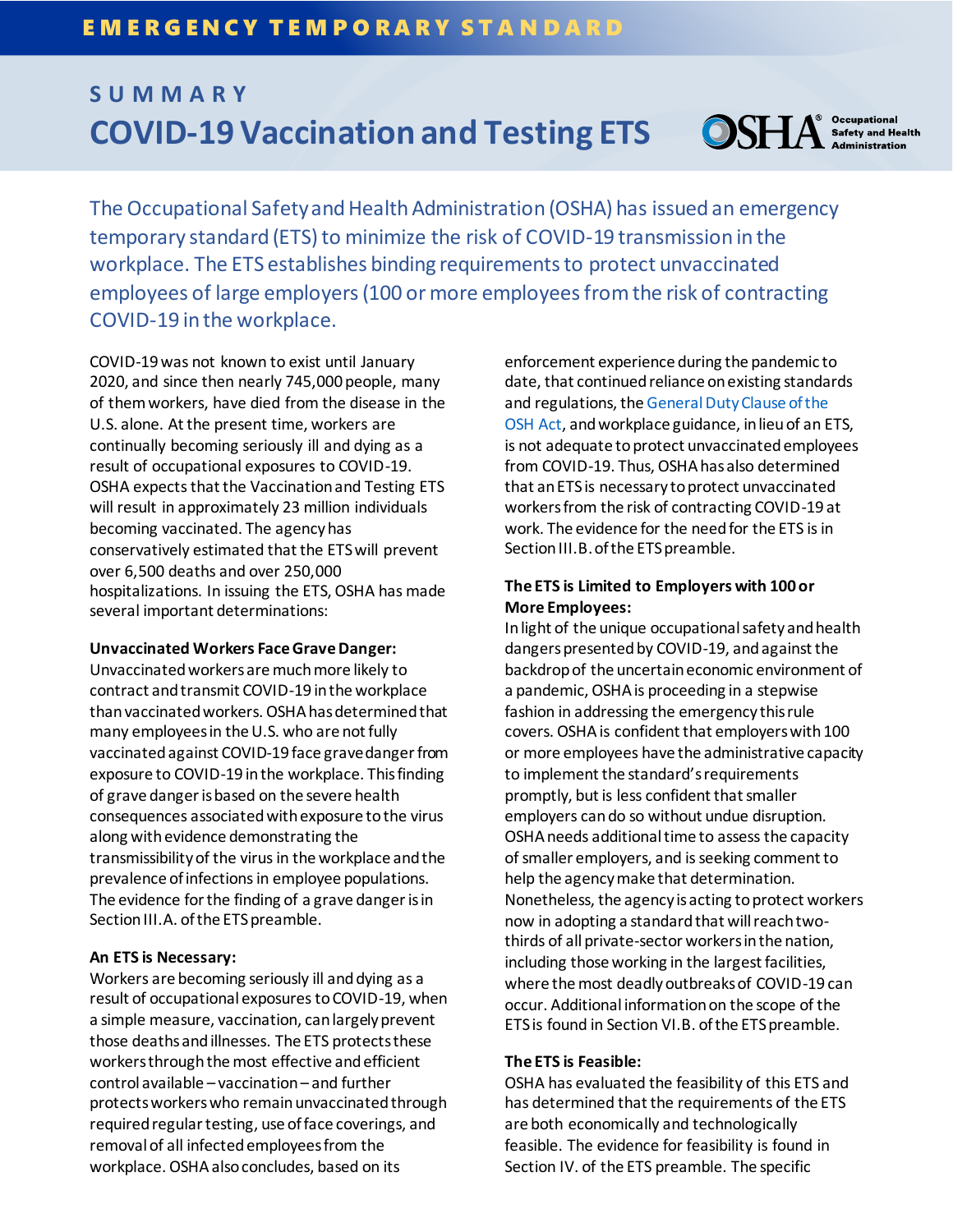requirements of the ETS are outlined and described in the Summary and Explanation, which is in Section VI. of the ETS preamble.

### **The ETS Preempts State and Local Laws**:

OSHA intends the ETS to address comprehensively the occupational safety and health issues of vaccination, wearing face coverings, and testing for COVID-19. Thus, the standard is intended to preempt States, and political subdivisions of States, from adopting and enforcing workplace requirements relating to these issues, except under the authority of a Federally-approved State Plan. In particular, OSHA intends to preempt any State or local requirements that ban or limit an employer from requiring vaccination, face covering, or testing. Additional information on the preemption of State and local laws is found in Section VI.A. of the ETS preamble.

### **The ETS Also Serves as a Proposed Rule**:

Although this ETS takes effect immediately, it also serves as a proposal under Section 6(b) of the OSH Act for a final standard. Accordingly, OSHA seeks comment on all aspects of this ETS and how it would be adopted as a final standard. OSHA encourages commenters to explain why they prefer or disfavor particular policy choices, and to include any relevant studies, experiences, anecdotes or other information that may help support the comment. Stakeholders may submit comments and attachments, identified by Docket No. OSHA-2021-0007, electronically at [www.regulations.gov.](http://www.regulations.gov/) Follow the instructions online for making electronic submissions.

### **OSHA May Revise or Update the ETS**:

OSHA will continue to monitor trends in COVID-19 infections and death as more of the workforce and the general population become fully vaccinated against COVID-19 and as the pandemic continues to evolve. Where OSHA finds a grave danger from the virus no longer exists, or new information indicates a change in measures necessary to address the grave danger, OSHA may update this ETS, as appropriate.

This fact sheet highlights some of the additional requirements of the ETS; employers should consult the standard for full details. Read the full text of the ETS at[: www.osha.gov/coronavirus/ets2.](https://www.osha.gov/coronavirus/ets2)

## **Understanding the ETS**

- **Employers covered by the ETS.** The ETS generally applies to employers in all workplaces that are under OSHA's authority and jurisdiction, including industries as diverse as manufacturing, retail, delivery services, warehouses, meatpacking, agriculture, construction, logging, maritime, and healthcare. Within these industries, all employers that have a total of at least 100 employees firmor corporate-wide, at any time the ETS is in effect, are covered.
- **Workplaces not covered by the ETS.** This standard does not apply to workplaces covered under the Safer Federal Workforce Task Force COVID-19 Workplace Safety: Guidance for Federal Contractors and Subcontractors or in settings where employees provide healthcare services or healthcare support services when subject to the requirements of the Healthcare ETS (29 CFR 1910.502).
- **Employees of covered employers not subject to the requirements.** The ETS does not apply to employees who do not report to a workplace where other individuals such as coworkers or customers are present, employees while they are working from home, or employees who work exclusively outdoors.
- **Effective Dates.** The ETS is effective immediately upon publication in Federal Register. To comply, employers must ensure provisions are addressed in the workplace by the following dates:
	- o 30 days after publication: All requirements other than testing for employees who have not completed their entire primary vaccination dose(s)
	- o 60 days after publication: Testing for employees who have not received all doses required for a primary vaccination

## **How to Protect Workers from COVID-19**

The ETS establishes minimum vaccination, vaccination verification, face covering, and testing requirements to address the grave danger of COVID-19 in the workplace. The key requirements of the ETS are:

**Employer Policy on Vaccination.** The ETS requires covered employers to develop, implement, and enforce a mandatory COVID-19 vaccination policy, with an exception for employers that instead establish, implement, and enforce a policy allowing